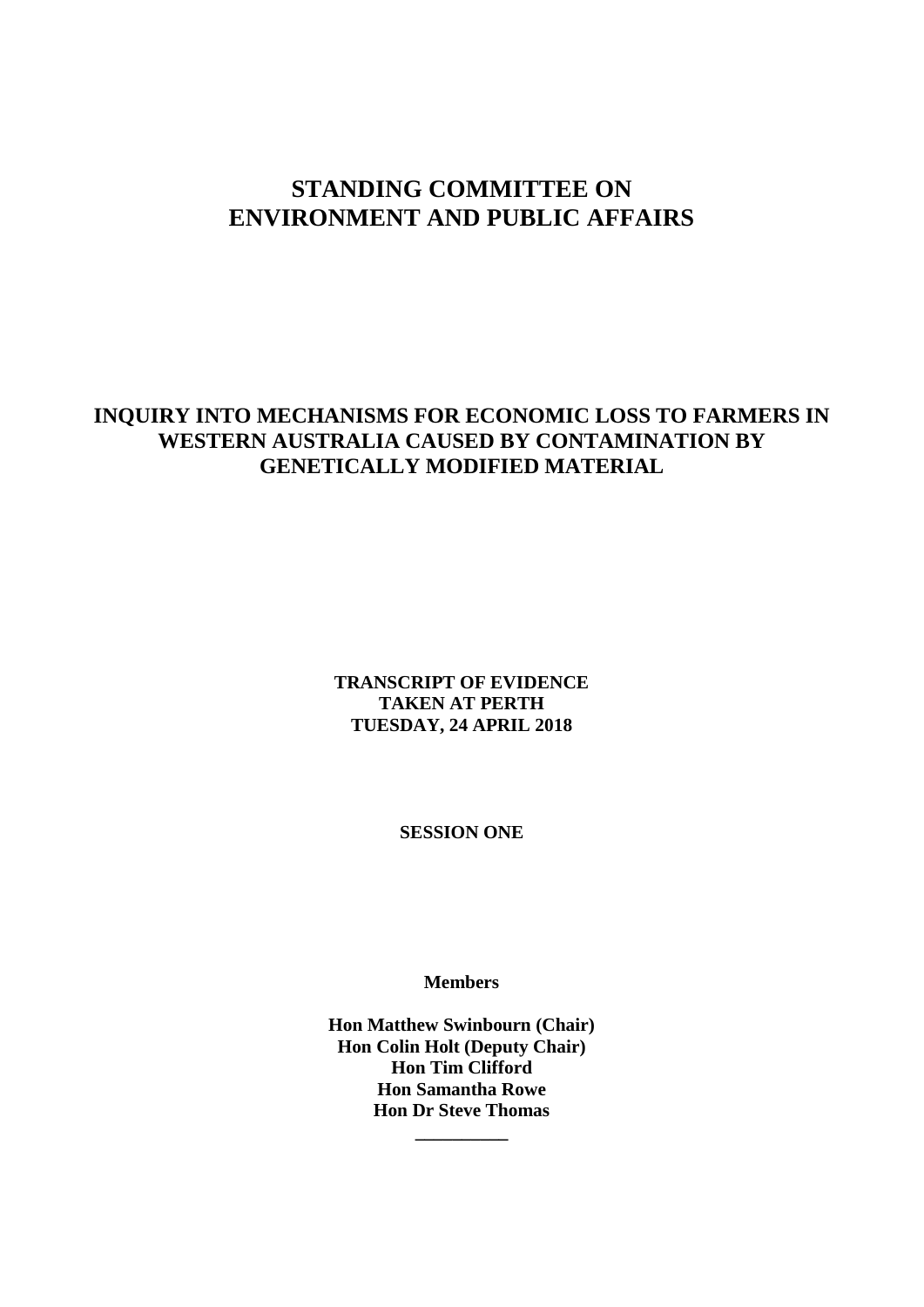### **Hearing commenced at 9.30 am**

**Dr JOHN PAULL Research Scientist, sworn and examined:**

**The CHAIRMAN**: On behalf of the committee, I would like to welcome you to the meeting. Before we begin, I must ask you to take either the oath or the affirmation.

[Witness took the affirmation.]

**The CHAIRMAN:** Thank you. You would have signed a document titled "Information for Witnesses". Have you read and understood that document?

**Dr PAULL**: I have read and understood it.

**The CHAIRMAN**: Thank you. These proceedings are being recorded by Hansard and broadcast on the internet. A transcript of your evidence will be provided to you. To assist the committee and Hansard, please quote the full title of any document you refer to during the course of this hearing for the record. Please be aware of the microphones, particularly since you are appearing via Skype. Try to make sure that you speak into them and that you do not make any unnecessary noises around them. I remind you that your transcript will become a matter for the public record. If for some reason you wish to make a confidential statement during today's proceedings, you should request that the evidence be taken in closed session. If the committee grants your request, any public and media in attendance will be excluded from the hearing. Please note that until such time as the transcript of your public evidence is finalised, it should not be made public. I advise that publication or disclosure of the uncorrected transcript of evidence may constitute a contempt of Parliament and may mean that the material published or disclosed is not subject to parliamentary privilege.

Dr Paull, would you like to make an opening statement?

**Dr PAULL**: Yes. I would like to make four points.

The first point is that the simplest solution is to reinstate the GM moratorium in WA. The second point is that in the Marsh v Baxter case, most of the facts were agreed to, so the case was not about facts. There was \$85 000 of real economic loss that was agreed between the parties. There was incursion of GM material across most of the Marsh farm; that was agreed between the parties. Then there were years of litigation and \$2 million approximately spent in legal fees. Most of that legal argument was about nuisance or negligence—was this nuisance or negligence in the definition of the common law? The result was 2–1 against in the appeal. So, it was a marginal decision in any event, but the result was that Marsh spent a lot of time, put his livelihood at risk, and there was no satisfaction. I think that really the underlying purpose of why we are here is that that was an unsatisfactory result. The third point is that Marsh v Baxter has had a chilling effect on anyone else harmed, for the simple reason that you do not want to be vilified; you do not want to go through the expense; and you do not want to get no result. The result, you can say, is a culture of ,"Don't ask; don't tell", and that is unfortunate.

The fourth point is if there are funds and we can develop a process for collecting the premiums there are funds coming in and there are funds going out—there is a simple procedure for getting those into balance, because they will be of necessity unbalanced. The way to do that is to put a CTP—compulsory third party—operator in the middle and then they collect the income as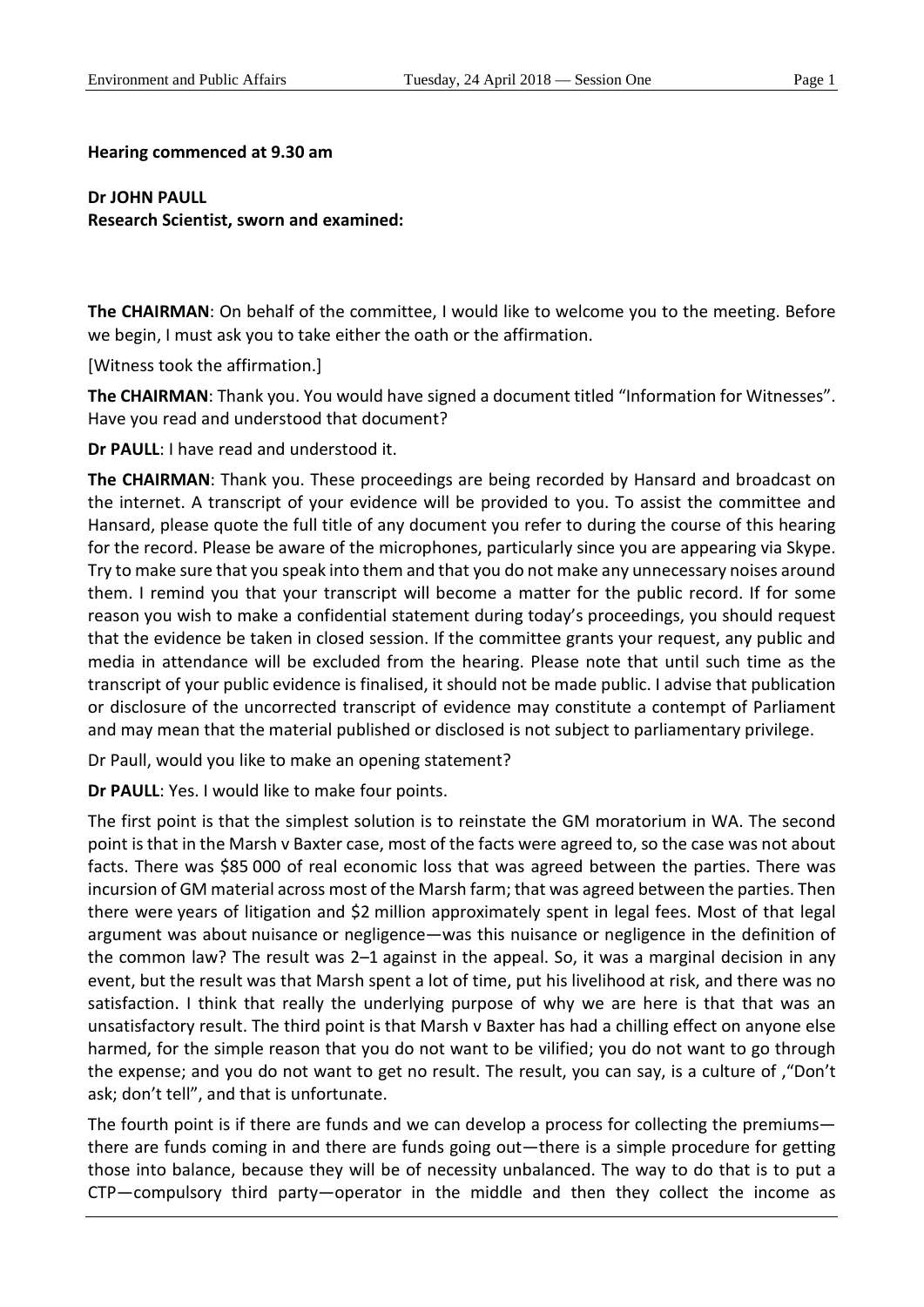premiums, which you can do in WA, and they underwrite the risk that there are claims, and then they pay the claims. The CTP operator has the procedures for doing all that. ICWA is your operator in WA, who does a very respected and competent job in CTP. CTP is a proven method. It works in WA and it works around the world, so we do not need to reinvent the wheel. That is my statement. Thank you.

**Hon COLIN HOLT**: Good morning, or good afternoon—it might still be morning for you.

**Dr PAULL**: Good morning; it is morning.

**Hon COLIN HOLT**: I am interested in the CTP idea. You say that we are well versed in collecting the premiums. When we established no-fault insurance in Western Australia for motor vehicles, it was based on a well-known catastrophic injury rate, so you could set the premium at a known history of what it potentially cost the community. We probably do not have that in this instance. Have you got any suggestions or can you comment on that?

**Dr PAULL**: I agree we do not have the history, and we are suppressing the history right now, so we are not likely to get the history on the trajectory we are currently on. I think the appropriate thing is to give it to, for example, a set of actuaries at ICWA, or anywhere else, and let them work through the identified risks, and they can scan the world for that, and then put probabilities against them that is what an actuary does—and on that basis work out a premium. Premiums in CTP are modest amounts, despite the fact, as you said, that there are catastrophic events and catastrophic harms in, for example, motor accidents. Nevertheless, the CTP charges for individuals, because it is spread over a population of vehicle users, is a modest amount. It is a manageable amount, and it is the cost of being in charge of a vehicle, which is a potentially harm-precipitating object.

**Hon COLIN HOLT**: Is there any history of it happening anywhere else in the world or in any other jurisdictions that you are aware of?

**Dr PAULL**: CTP has a long history everywhere around the world, but CTP for GM contaminations, no. GM contamination is a new issue. The simplest way to avoid GM contamination is to just ban GM, and lots of places have done that. Eighteen countries in Europe have done that; Russia has done that; provinces in China have done that; states in India have done that; and states in Australia have done that as well, banning GM. That solves the problem of the potential harm. Failing that, a CTP scheme is a mechanism that we know the infrastructure of, we know the mechanisms of, and yes, we could work out the premiums.

**The CHAIRMAN**: Just to let you know, Dr Paull, Hon Colin Holt will have to leave in about half an hour. So, please do not take it as a personal slight. It is a pre-existing commitment that he has to attend to. We will still proceed with the hearing without him. We provided you with a list of questions to give you some notice of the material that we are going to cover today, so what I propose to do is work my way through those questions and get your responses. It may give opportunities for other lines of inquiry, and members of the committee may jump in with any issues that they wish to raise with you. The first is that you state on page 1 of your submission —

GM crops put non-GM growers and organic growers at risk of contamination and this can lead to economic losses.

You state on page 4 —

The dividend of the exemption of GM canola is that non-GM farmers are harmed when their farms and crops are contaminated by GM canola.

Are you aware of any instances in Australia, and particularly in Western Australia, of farmers suffering economic loss due to GM contamination, including as a result of product recalls? We can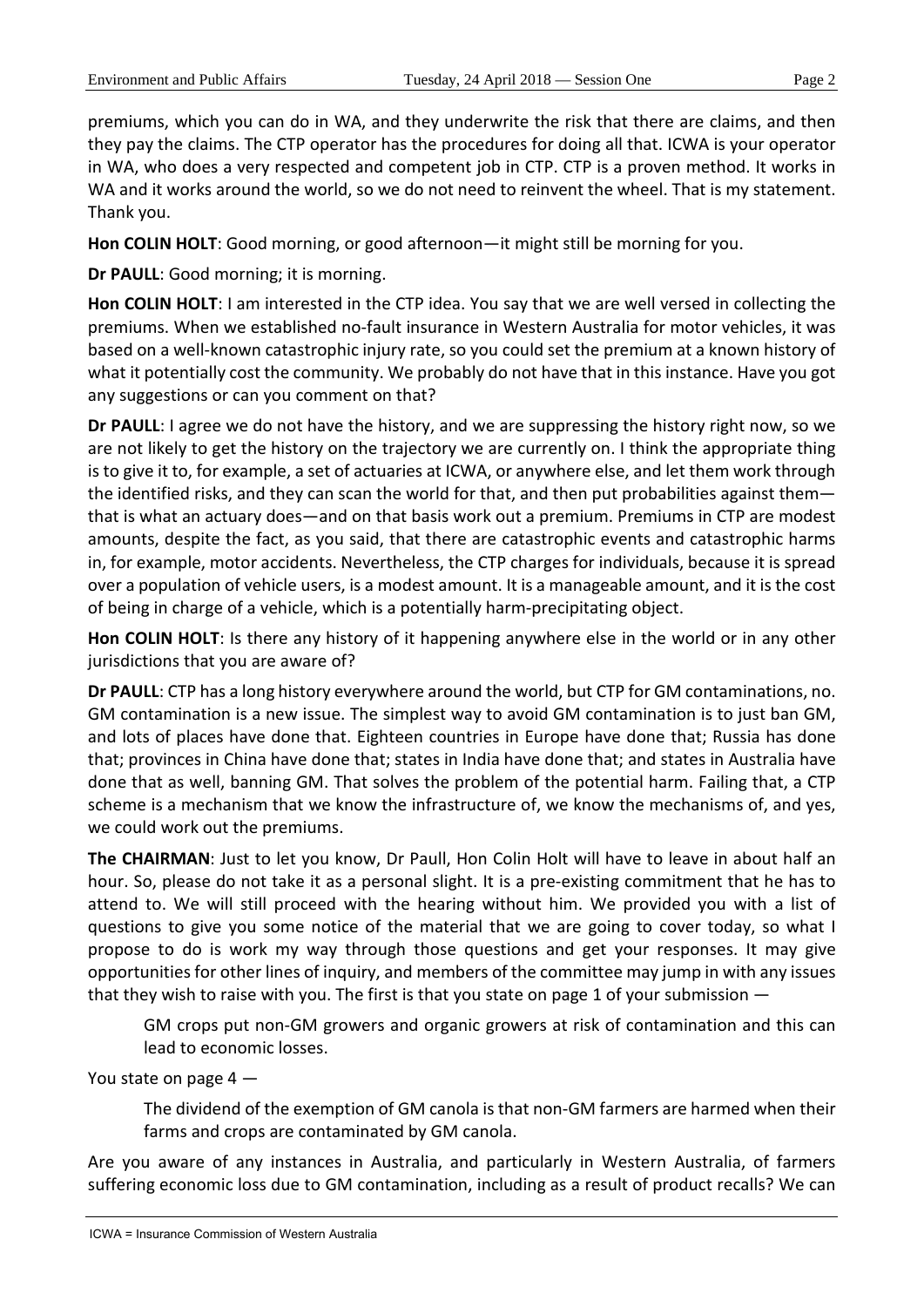take it as given that we are aware of the Marsh v Baxter case. That is the most obvious one. We are after anything outside of that that you might be aware of.

[9.40 am]

**Dr PAULL**: There is an Ian James case of a WA wheat farmer, and that was in the press. Documentation on that, as far as I know, was not presented by Ian James, but it was reported in the press. Another case was wheat hay from WA that was rejected. It was exported to Japan, and it was rejected on the basis that it was contaminated with GM canola material. Other than that, as I pointed out, a reasonable strategy for a farmer that is contaminated is to just wear it and be smart. The fact is we do not have a lot of data on this.

**The CHAIRMAN**: Are you aware of any other examples outside of Western Australia in other jurisdictions?

**Dr PAULL**: Lots of jurisdictions have just banned it to solve this problem —

**The CHAIRMAN**: I mean the other states of Australia, rather than international jurisdictions?

**Dr PAULL**: No.

**The CHAIRMAN**: Thank you. You state on page 1 of your submission that "the law failed to provide any remedy to the harmed party" in Marsh v Baxter, and on page 5 that "common law remedies are not effective to remedy harms caused by GM contamination". The committee has received evidence from some submitters that the common law is adequate—or certainly they have put forward that proposition—and the other proposition is that a single case is not sufficient to draw a conclusion that common law remedies are inadequate to compensate GM farmers. Can you envision there being possible factual scenarios that might have lead to a different outcome in Marsh v Baxter?

**Dr PAULL**: I will put some counterfactuals. A counterfactual might have been that the case was settled out of court. A counterfactual might have been that Baxter did not swath cut and drop his crop, and that would have avoided some of this angst. The original case could have been presented better and the barrister for the appeal could have been more on his game. They are some counterfactuals. The fact is, however, as pointed out by one of your members here—thank you— CTP for motor insurance was precipitated by some catastrophic injury that could have been addressed in common law; it could have been resolved. The reality is that it is very difficult and challenging to take every motor accident case through the common law. But the procedures are still there and the options are still there. The CTP is put in place for the simple reason that it is a much simpler, much more straightforward and much fairer system.

**The CHAIRMAN**: Some submitters have stated that there have been no shipments of grain rejected by export markets due to the unintended presence of GM canola since its introduction in Western Australia and that any compensation scheme is nothing but a solution looking for a problem. What is your response to that?

**Dr PAULL**: I think my response is that CBH are doing a very good job of testing all of their grain before it leaves the state. When it is contaminated, they are downgrading it to GM. A normal agricultural practice for shipping grain is to downgrade until you get down to a grade that it would be accepted by the purchaser. So the cost of segregation and then contamination and then downgrades is borne by the whole WA agricultural community. But we need to give credit to CBH that, yes, their grains have not been rejected, and that is for the simple reason that they have been tested before they have been sent and they have been tested when they have arrived and there is nothing there.

**The CHAIRMAN**: You state at page 6 of your submission, in your commentary on the option of a levy being imposed on the GM, sector that —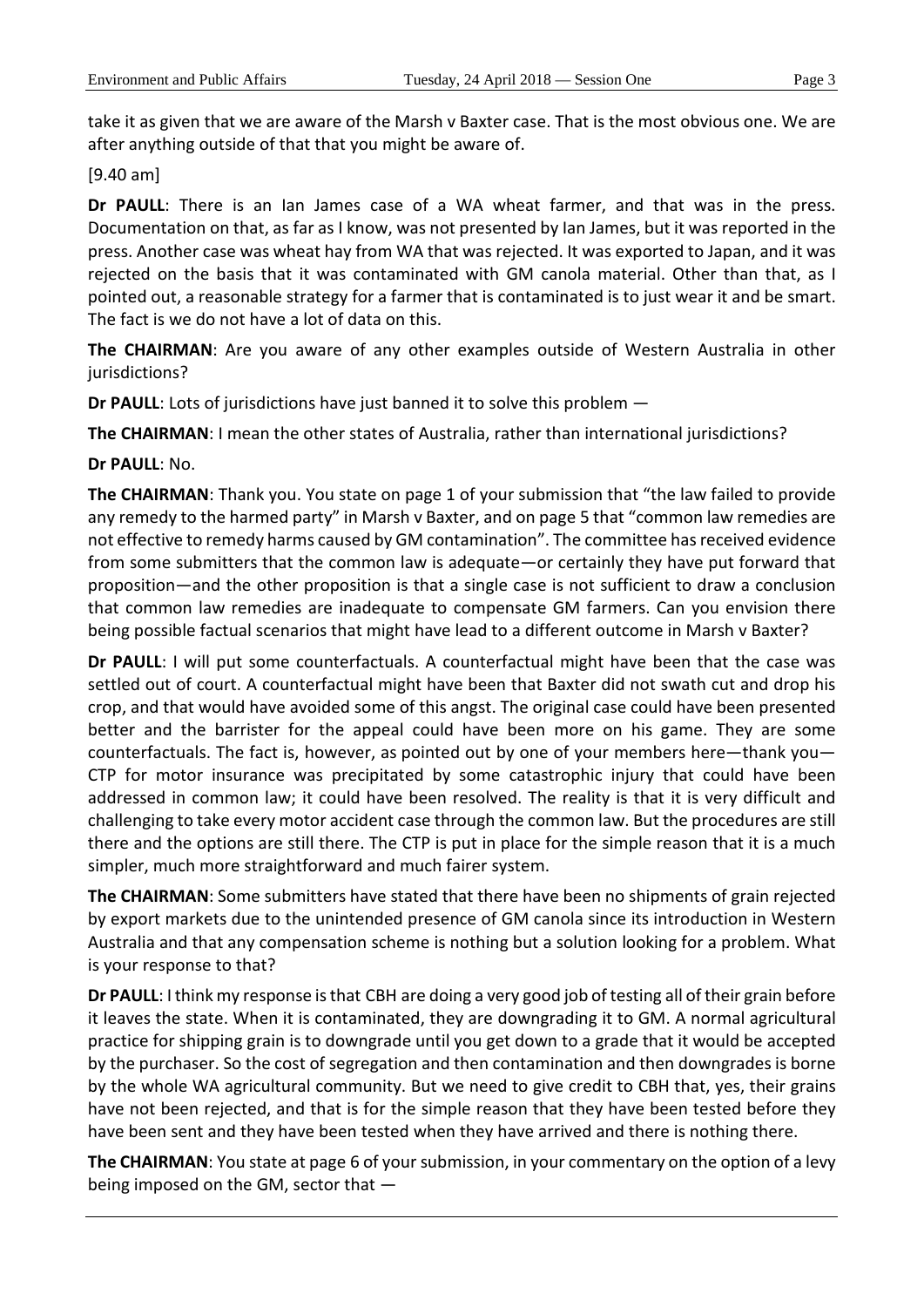If there are demands that exceed the levy pool, then the scheme fails the harmed parties, in that a speedy resolution is unachievable.

I note the principles for farmer protection legislation advocated by a number of organisations state that if compensation claims exceed the value of the fund, an administrator of the fund would request the minister that the levy be raised to cover the shortfall. What is your response to this?

**Dr PAULL**: My response is that the minister might have better things to do than to be balancing these two funds. As was pointed out and as is precipitated in the question, these two funds, incoming and outgoing, are necessarily out of sync. So, the way to put them into sync is to put an intermediary, and that is a risk taker in the middle, which is, for example, a CTP provider. That would then put them back into sync, because the CTP provider is collecting all of the premiums and underwriting all of the outgoings, and the minister can sit back and do his or her ministerial duties.

**The CHAIRMAN**: Are you proposing this CTP as a no-fault type system or would there still need to be a proof of  $-$ 

**Dr PAULL**: That would be the simplest CTP scheme. There are various nuances in a CTP scheme, but no fault is the sensible approach in my opinion.

**The CHAIRMAN**: Do you have a view on whether a levy would potentially be categorised as an excise levy, which can be only imposed by the commonwealth government?

**Dr PAULL**: Yes. I would not be calling it a levy, because CTPs are not levies. They are insurance premiums, and insurance premiums can be imposed and collected by the WA government, is my understanding.

**The CHAIRMAN**: If we are talking about a levy for a compensation mechanism rather than CTP, have you drawn any views as to whether or not that might be in breach of the constitution in terms of it being an excise tax rather than something that is within the state's powers?

**Dr PAULL**: I think you are right—it could be contested. I think I would get an opinion from the Attorney General for a start.

**The CHAIRMAN**: You also state on page 6 of your submission that —

There is no certainty that non-GM growers could obtain a MCPI policy covering contamination and harms by GMOs.

Are you aware of any instances where multi-peril crop insurance covering GMO contamination has been offered in Australia?

**Dr PAULL**: I do not think it is available in Australia. That is my conclusion.

**The CHAIRMAN**: That is your understanding?

**Dr PAULL**: Correct.

**Hon COLIN HOLT**: Anywhere else? What about any other jurisdictions?

**Dr PAULL**: Everybody is very loathe to take this on and I am not aware of any, no.

**The CHAIRMAN**: On pages 7 and 8 of your submission, you recommend as a model a CTP GMO incident scheme. Do you have any suggestions about how much the proposed premiums might be? I take into account your earlier statements about the Insurance Commission of WA actuaries working out the risk. Would that be your suggestion, that they do that, rather than putting forward an amount at this stage?

**Dr PAULL**: Yes. I do not think it is appropriate to put forward an amount, no. It would be a minor amount. In the scheme of things, it would be a trivial amount.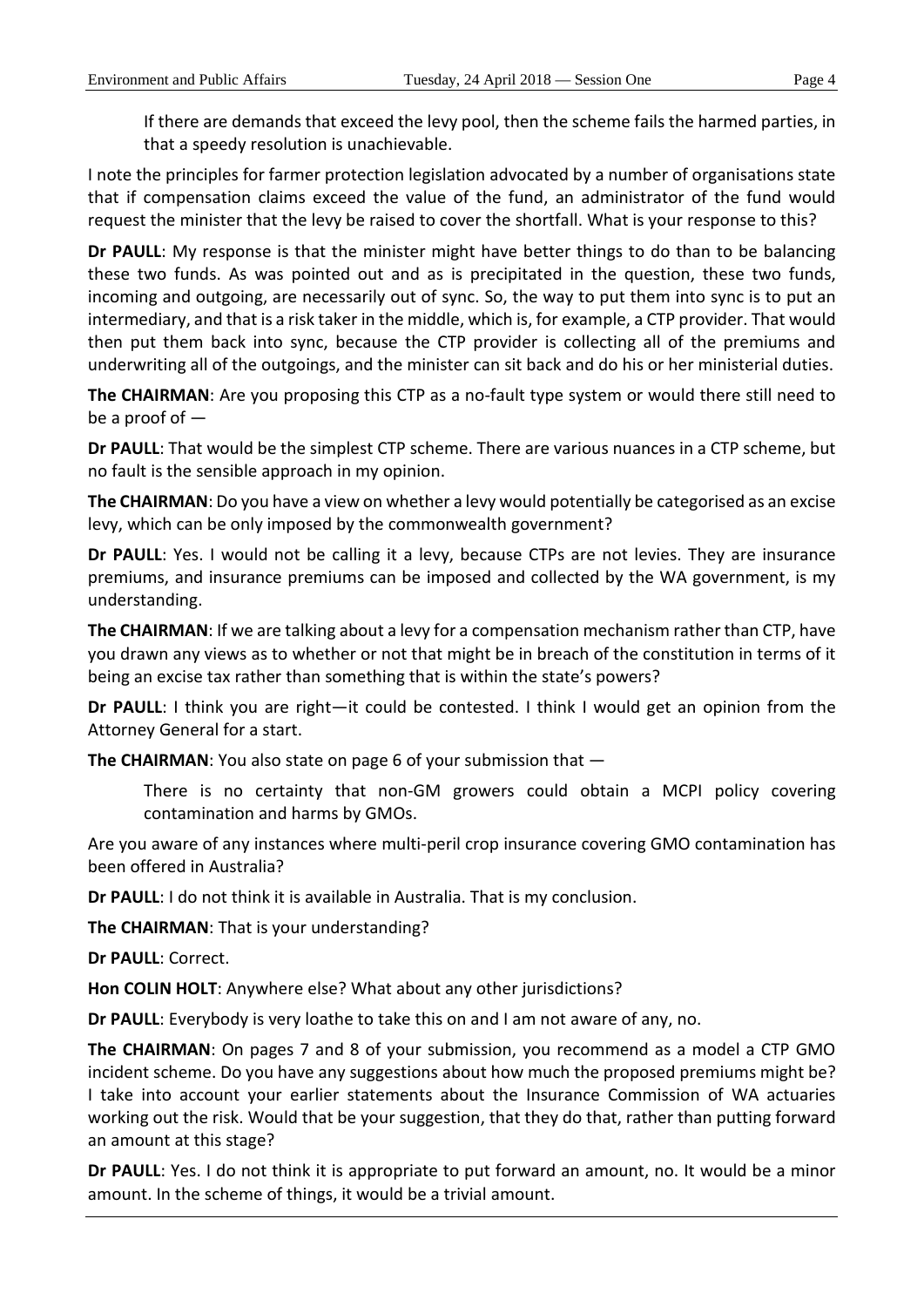**The CHAIRMAN**: How would you suggest the premium be collected?

**Dr PAULL**: The premium for a CTP motor vehicle is collected at the time you get your licence, so it could be collected at the same time. You need a licence for growing GM, so it could be collected at the licence point. In any event, it should be collected not as a separate transaction, but bundled with something else. So at the point of getting the GM licence, that would be the appropriate place, in my opinion.

**The CHAIRMAN**: In your submission, you state that a CTP scheme can recover costs from the harming parties. Do you mean costs over and above the premiums that are being paid, and are you suggesting circumstances perhaps where a party can be shown to have acted with deliberate actions where there is some obvious negligence? Is that the situation where you are saying there could be a recovery against a wrongdoer, so to speak?

**Dr PAULL**: What we have learned from Marsh v Baxter is that negligence is a very fraught area in arguing, perhaps especially in WA. So, the short answer to that is no. However, the CTP provider could be expected to have the option of suing a fraudulent or a criminal act and then recovering costs. In WA with Bell Group, for example—I am not saying it is fraudulent; I am not saying it is criminal—ICWA, as I understand it, are chasing a lot of money from Bell Group because they did not pay premiums. So, yes, a CTP provider can expect to have some time in court to collect things other than premiums. However, most of the income from the ICWA is from premiums, and I would expect it to be the case as I am proposing for CTP GM as well.

**The CHAIRMAN**: Okay. Some submitters regard GM contamination as inevitable, and that as insurance deals with risk, not inevitable consequences, it is not appropriate or applicable to GM contamination. What is your view on this?

[9.50 am]

**Dr PAULL**: My view is that this is a complete misunderstanding of risk, because you have populations and individuals and you need to understand the difference. So, the probability, for example, that somebody's house in WA will burn down is highly probable, but the probability for the individual you—is that your house will not burn down. So, yes, there is inevitability, or near inevitability, at the population level, but we are talking about at the individual level, and that is where the CTP comes in.

**The CHAIRMAN**: In terms of the CTP, you have stated —

… remedies can be implemented promptly, at little or no cost to the harmed party, and without acrimony

Can you provide to the committee some information on how you see the claims process operating in the event of GM contamination—that is, from the moment of contamination, how would the CTP process work, in your view?

**Dr PAULL**: I think we would just take as the model the motor accident claim from ICWA and tweak it just the tiniest amount and let them manage the process.

**The CHAIRMAN**: Essentially, a person makes a complaint to the Insurance Commission of WA, they then pick up the complaint, and if they can establish the necessary facts of contamination, the compensation will flow from there. Would that be a good summary?

**Dr PAULL**: Yes, that would be a very fair account. This wheel has already been invented. We do not need one between us, or otherwise we will have to reinvent it.

**The CHAIRMAN**: Are you aware of organic export notice 2018-01, which was released earlier this year?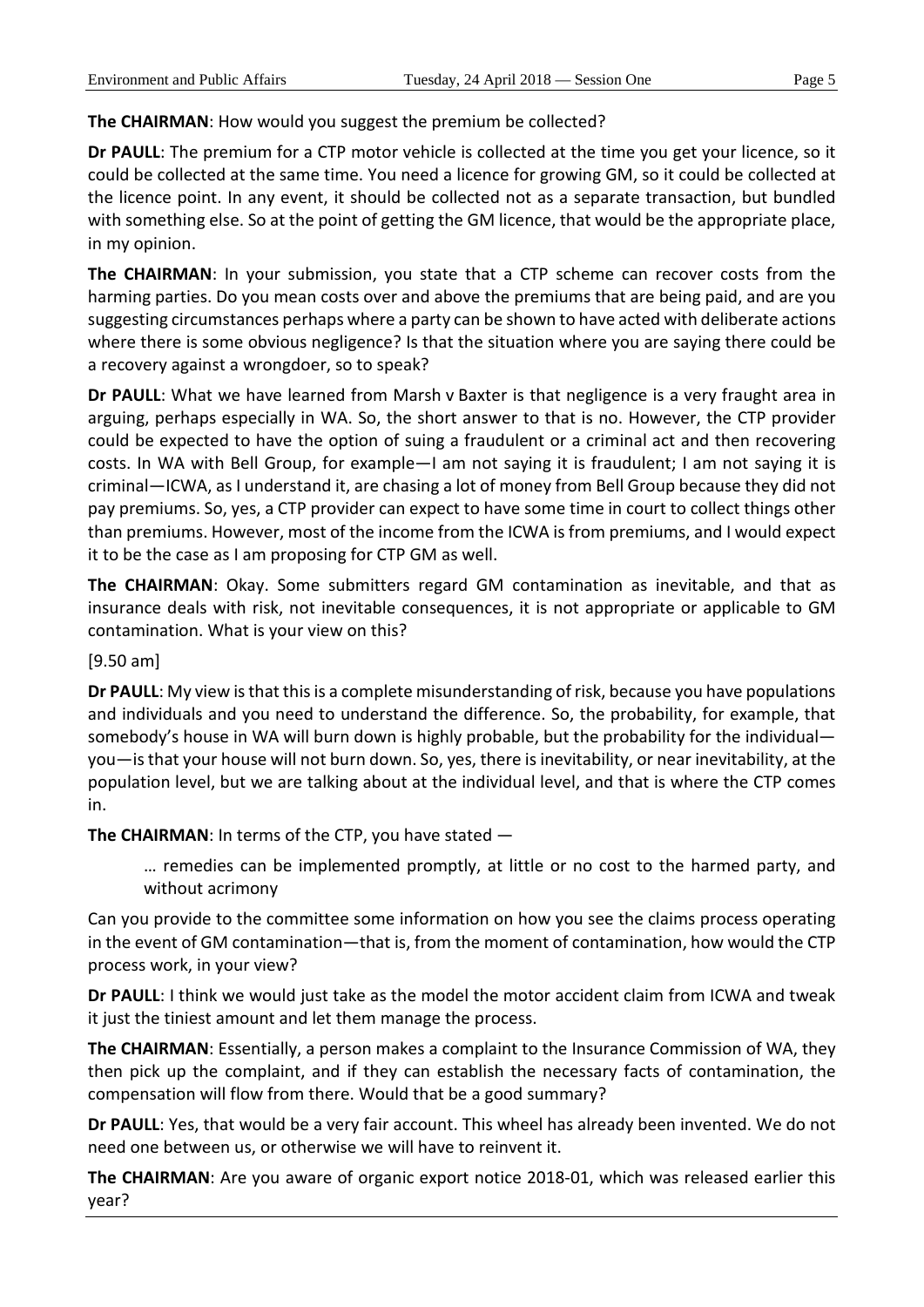**Dr PAULL**: Yes, I am aware of that.

**The CHAIRMAN**: It recommends that where there has been an accidental introduction of a prohibited substance or materials, including GMOs, the appropriate sanction by the certification body should be the issuing of a corrective action request only, not a suspension or decertification of the relevant unit. What is your position on this?

**Dr PAULL**: First of all, we have to accept that this is an advisory note; it is not binding on anybody. I would need a lot of convincing that that advisory is correct or reasonable, for the very simple reason that if we have an assembly line and a fault develops in a product, the onus is on the operators to press the stop button, stop production, take the faulty items out of production and then reinstate the assembly line. I think the analogue of that in organic growing is that, yes, the notification that there is some contamination or whatever—a CAR—is made, but on top of that this process of certification should be suspended, the problem resolved, and then reinstated.

**The CHAIRMAN**: Do you believe there is a risk that if GM-free farmers make compensation claims under any statutory scheme or some other scheme, actions for unlicensed patent use may be made, potentially having a chilling effect on the making of such claims?

**Dr PAULL**: It is a very interesting question. Firstly, I would like to make two points. One is Monsanto tried this as, let us call it, a stunt in Canada. Percy Schmeiser was a very persistent guy, a farmer in Canada, and he took it through all of the legal steps, and he lost. We have to say he lost. Monsanto won the legal case, but Percy Schmeiser won the public relations war. The result was that Monsanto painted themselves into a corner as the evil corporation and they still have not painted themselves out of that corner, in my opinion. I would suggest that they have not been repeating that Percy Schmeiser strategy around the world and they would be quite loathe to do it. The second point is that we could put a clause in the CTP, or whatever scheme you propose, that says a contamination claim trumps a patent misuse claim, so that the patent misuse claim cannot ride over the top or run in parallel with a contamination claim. That would resolve the issue from the one point of view that history tells us that Monsanto might be very reluctant to do this; and, then, secondly, solve it with a clause.

**The CHAIRMAN**: I take it you are not a lawyer, so just take this question as best you can, but, as I understand it, patent law in Australia is commonwealth law, and the laws we are proposing here are state laws. Is there not an issue there in terms of whether or not the state could overcome a commonwealth law regarding ability to enforce patent rights?

**Dr PAULL**: It is a possibility. If you ask me, I would write the clause into it and see if the commonwealth challenges it. If the commonwealth does not challenge it, it stands.

**The CHAIRMAN**: Some submitters have asked that if a compensation scheme was introduced for GM contamination whether there would also be compensation for all sources of contamination, such as weed intrusion, which some people have submitted is a problem for organic farms due to a lack of weed control. What is your response to that?

**Dr PAULL**: My response is that weed incursion is normal and it has been happening for the last 10 000 years. It is a very, very normal event. GM incursion is not a normal event. We do not want it to be a normal event, and it needs to be compensated. We do not compensate normal, for example, but we do compensate abnormal contamination.

**The CHAIRMAN**: Are you aware of any evidence to support the proposition that organic or biodynamic farms have a greater problem with weed control than conventional farming methods, if we can use that term?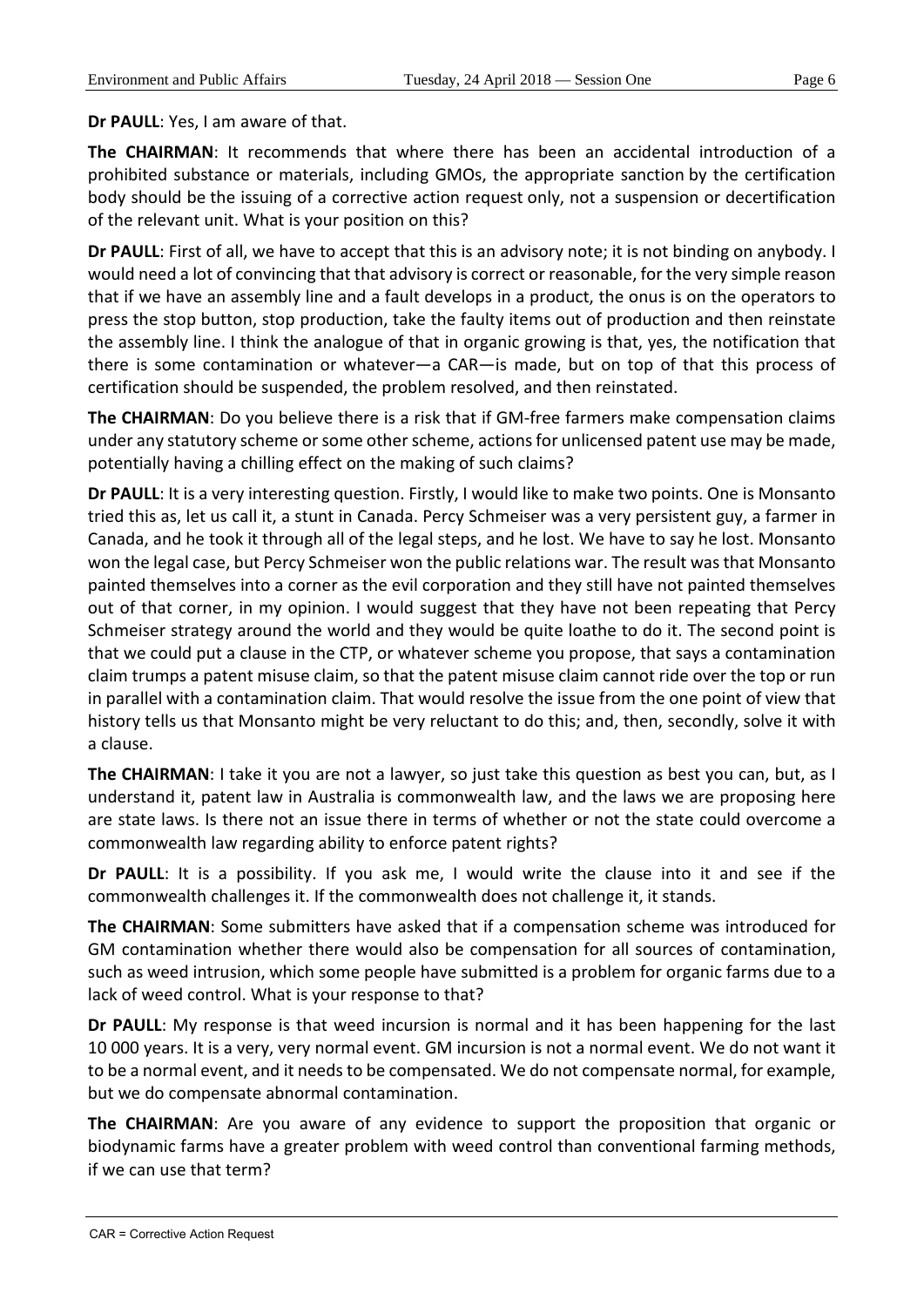**Dr PAULL**: The definition of a weed is a plant that is in the wrong place. Monoculture farmers will have a different approach to weeds, where they may regard everything that is not their crop as a weed, whereas a biodynamic or organic farmer will regard that he or she is managing an ecosystem, and the fact is that on this planet we are managing an ecosystem, not a monoculture.

**The CHAIRMAN**: Some submitters have stated that the introduction of a compensation scheme would stifle agricultural innovation. Do you have a response for us on that claim?

**Dr PAULL**: I do. I think the opposite. I think it would foster innovation. That is what we know from CTP motor vehicle insurance. A car today is safer than a car last year, 10 years ago, 20 years ago or 30 years ago, and that is because CTP data has fostered innovation. Accidents cost money, so it puts the onus on motor companies to make safer cars, and that is what they have done. I think the opposite is the answer to your question, and that is that CTP will foster innovation in increased safety.

**The CHAIRMAN**: Some submitters have also raised the prospect of a compensation scheme giving rise to false claims to access compensation. Do you have a response for us to that claim?

**Dr PAULL**: Every business and every organisation has to deal with the potential of fraud, so there are protocols to do that. I would just see ICWA and see what their protocols are. They have protocols and lots of experience of this. Fraud, in any event, is a tiny, tiny fraction of everybody's business.

**The CHAIRMAN**: The committee has received some submissions that agricultural crops are never 100 per cent pure and that coexistence means meeting agreed low-level thresholds of GM. What is your response to that statement, Dr Paull?

**Dr PAULL**: My response is that crops today are 100 per cent free of Monsanto's GM genes, and that is the way we want to keep it. We have data from all around the world that that is the way consumers from all around the world want to keep it. We do not want to make contamination normal. It is the view of Monsanto and other GM advocates that GM contamination is normal. It is not normal.

**The CHAIRMAN**: We have had a number of submissions to the inquiry that have made the claim that they have grown GM and non-GM canola side by side successfully without any issues with contamination. What is your perspective on this?

**Dr PAULL**: I think those people are delusional, for the very simple reason that pollen wants to party, and pollen from canola also wants to party, and these pollen boys want to go out and have sex. That is what they do. They travel up to 1.5 kilometres to do that. So it is not possible to grow it side by side and for there to be no pollen interchange. It is just biologically not possible.

**The CHAIRMAN**: A farmer who grows conventional canola and has neighbours who grow canola has submitted to the committee that the incursion of GM canola on his property has not resulted in any economic loss. He states that GM canola seed was eliminated along with weeds in the normal way when preparing for the next crop and that GM canola seedpods shatter, fall to the ground and are not recovered in the harvesting process. What is your response to that?

## [10.00 am]

**Dr PAULL**: In a word, nonsense. In Tasmania, canola seed is very persistent in the soil. For example, we have good data on this in Tasmania. In the late 1990s, there were GM trials of canola and those sites are still monitored for rogue canola and the canola is still coming up on those sites—not all of them, but some of them. So 20 years later we still have rogue canola coming up on test sites. So what we know from that is that it is very persistent in Australian soil. It is very hard to get rid of. The